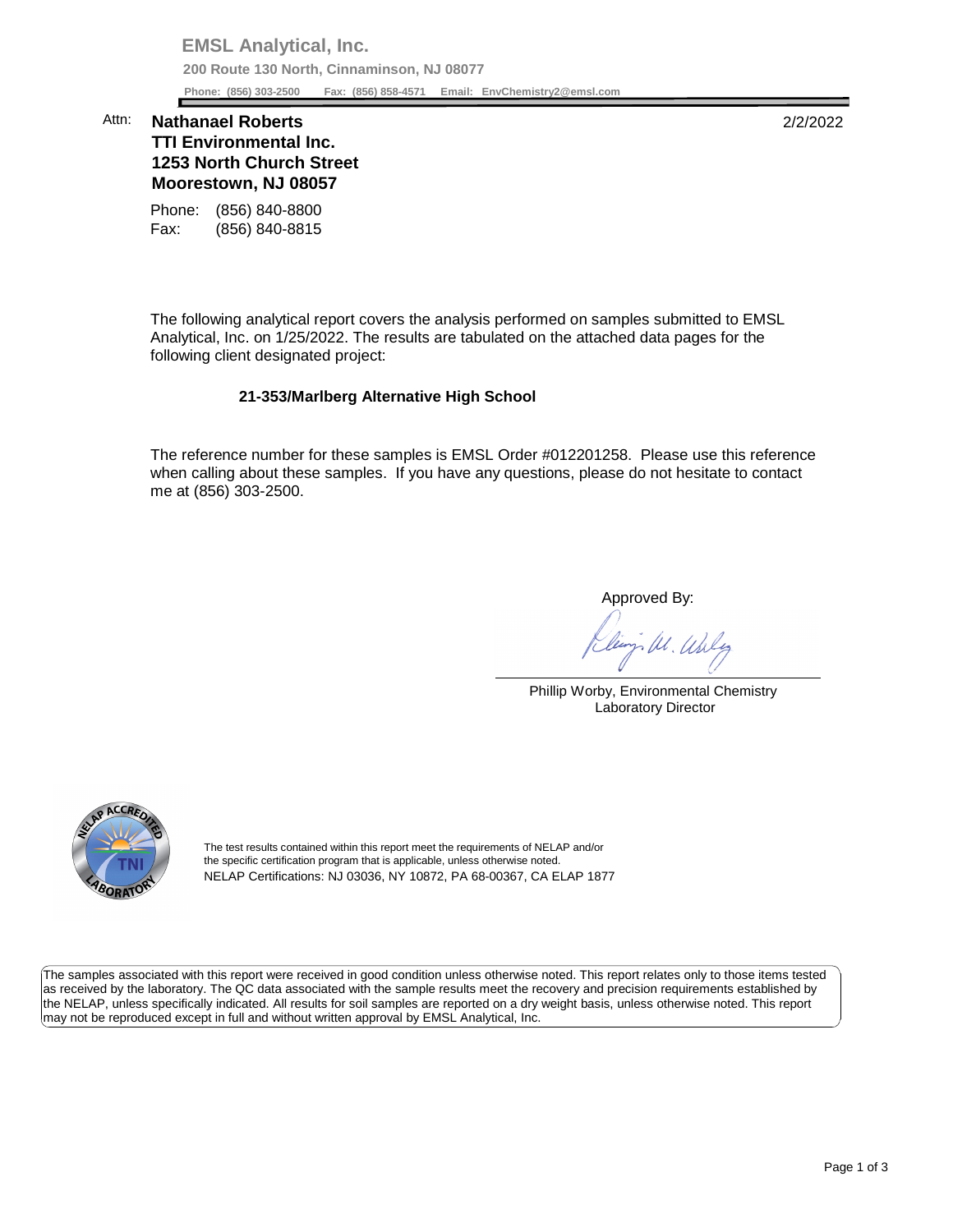| EMS<br>Attn:<br><b>Nathanael Roberts</b><br><b>TTI Environmental Inc.</b><br>1253 North Church Street<br>Moorestown, NJ 08057<br>Project: 21-353/Marlberg Alternative High School | <b>EMSL Analytical, Inc.</b><br>200 Route 130 North, Cinnaminson, NJ 08077<br>(856) 303-2500 / (856) 858-4571<br>Phone/Fax:<br>http://www.EMSL.com | EnvChemistry2@emsl.com    | Phone:<br>Fax:<br>Received: | (856) 840-8800<br>(856) 840-8815<br>1/25/2022 01:26 PM | <b>EMSL Order:</b><br>CustomerID:<br>CustomerPO:<br>ProjectID: |           | 012201258<br>TTIE54<br>034036     |    |
|-----------------------------------------------------------------------------------------------------------------------------------------------------------------------------------|----------------------------------------------------------------------------------------------------------------------------------------------------|---------------------------|-----------------------------|--------------------------------------------------------|----------------------------------------------------------------|-----------|-----------------------------------|----|
|                                                                                                                                                                                   |                                                                                                                                                    | <b>Analytical Results</b> |                             |                                                        |                                                                |           |                                   |    |
| <b>Client Sample Description</b>                                                                                                                                                  | 1 CH60-1-C-F-01A<br><b>HALL</b>                                                                                                                    |                           | Collected:                  | 1/25/2022<br>5:58:00 AM                                |                                                                | Lab ID:   | 012201258-0001                    |    |
| <b>Method</b>                                                                                                                                                                     | <b>Parameter</b>                                                                                                                                   | <b>Result</b>             | <b>RL Units</b>             |                                                        | Prep<br>Date & Analyst                                         |           | <b>Analysis</b><br>Date & Analyst |    |
| <b>METALS</b>                                                                                                                                                                     |                                                                                                                                                    |                           |                             |                                                        |                                                                |           |                                   |    |
| 200.8                                                                                                                                                                             | Lead                                                                                                                                               | <b>ND</b>                 | $1.00 \mu g/L$              |                                                        | 1/31/2022                                                      | <b>KB</b> | 1/31/2022<br>16:46                | KB |
| <b>Client Sample Description</b>                                                                                                                                                  | 2 CH60-1-C-F-03A<br><b>HALL</b>                                                                                                                    |                           | Collected:                  | 1/25/2022<br>5:59:00 AM                                |                                                                | Lab ID:   | 012201258-0002                    |    |
| <b>Method</b>                                                                                                                                                                     | <b>Parameter</b>                                                                                                                                   | <b>Result</b>             | <b>RL Units</b>             |                                                        | Prep<br>Date & Analyst                                         |           | <b>Analysis</b><br>Date & Analyst |    |
| <b>METALS</b>                                                                                                                                                                     |                                                                                                                                                    |                           |                             |                                                        |                                                                |           |                                   |    |
| 200.8                                                                                                                                                                             | Lead                                                                                                                                               | <b>ND</b>                 | $1.00 \mu g/L$              |                                                        | 1/31/2022                                                      | <b>KB</b> | 1/31/2022<br>16:50                | KB |
| <b>Client Sample Description</b>                                                                                                                                                  | 9 CH60-1-S-10A<br><b>KITCHEN</b>                                                                                                                   |                           | Collected:                  | 1/25/2022<br>6:05:00 AM                                |                                                                | LabID:    | 012201258-0003                    |    |
| <b>Method</b>                                                                                                                                                                     | <b>Parameter</b>                                                                                                                                   | <b>Result</b>             | <b>RL Units</b>             |                                                        | <b>Prep</b><br>Date & Analyst                                  |           | <b>Analysis</b><br>Date & Analyst |    |
| <b>METALS</b>                                                                                                                                                                     |                                                                                                                                                    |                           |                             |                                                        |                                                                |           |                                   |    |
| 200.8                                                                                                                                                                             | Lead                                                                                                                                               | 3.04                      | $1.00 \mu g/L$              |                                                        | 1/31/2022                                                      | <b>KB</b> | 1/31/2022<br>16:52                | KB |
| <b>Client Sample Description</b>                                                                                                                                                  | 3 CH60-1-C-B-04A<br>ROOM <sub>6</sub>                                                                                                              |                           | Collected:                  | 1/25/2022<br>6:07:00 AM                                |                                                                | Lab ID:   | 012201258-0004                    |    |
| <b>Method</b>                                                                                                                                                                     | <b>Parameter</b>                                                                                                                                   | <b>Result</b>             | <b>RL Units</b>             |                                                        | Prep<br>Date & Analyst                                         |           | <b>Analysis</b><br>Date & Analyst |    |
| <b>METALS</b>                                                                                                                                                                     |                                                                                                                                                    |                           |                             |                                                        |                                                                |           |                                   |    |

| 200.8                                                          | Lead             | 13.5          | $1.00 \mu g/L$                        | <b>KB</b><br>1/31/2022 | <b>KB</b><br>1/31/2022<br>16:53   |  |
|----------------------------------------------------------------|------------------|---------------|---------------------------------------|------------------------|-----------------------------------|--|
| 4 CH60-1-C-B-05A<br><b>Client Sample Description</b><br>ROOM 4 |                  |               | 1/25/2022<br>Collected:<br>6:10:00 AM | Lab ID:                | 012201258-0005                    |  |
| <b>Method</b>                                                  | <b>Parameter</b> | <b>Result</b> | <b>RL Units</b>                       | Prep<br>Date & Analyst | <b>Analysis</b><br>Date & Analyst |  |
| <b>METALS</b>                                                  |                  |               |                                       |                        |                                   |  |
| 200.8                                                          | Lead             | 6.86          | $1.00 \mu g/L$                        | <b>KB</b><br>1/31/2022 | <b>KB</b><br>1/31/2022<br>16:55   |  |